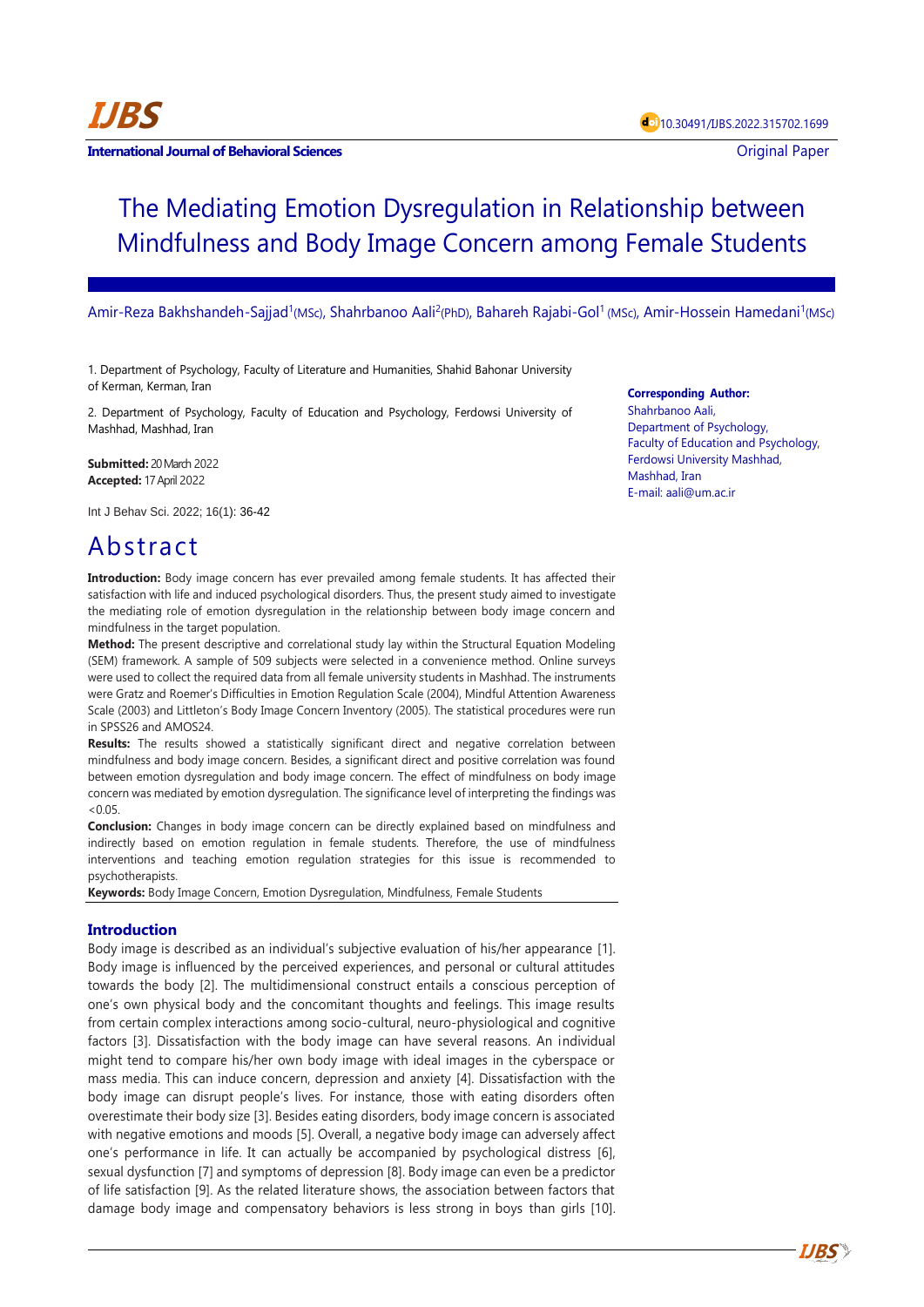Dissatisfaction with body image prevails more in female university students. As a related study showed, 2.5% of girls were concerned about their body image [11].

Mindfulness is among the factors influencing body image concern [12]. The mindfulness construct is defined as a particular impartial attention to the present condition [13]. It allows the mind to stay focused on the current moment without making any partial judgment [14]. One manifestation of mindfulness is body consciousness, a dynamic process of perceiving bodily states, actions and feelings [15]. The existing body of research has shown a negative correlation between mindfulness and body image dissatisfaction. Arguably, mindfulness sends away thoughts that tend to misjudge the body. Mindfulness facilitates the act of responding to messages concerning the body image [16]. Individuals with a greater mindfulness and tendency to watch bodily emotions have a more positive body image [17].

Besides the overall positive effect on body image, mindfulness cuts down on negative emotions [18]. In a relevant study, Hill found mindfulness to decrease emotional instability, increase emotion differentiation, and improve emotion regulation [19]. Mindfulness can reduce the rate of using inappropriate emotion regulation strategies. In fact, mindfulness can change the ways of showing initial care and attention. Then, it affects how we employ cognitive change strategies [20].Therefore, it can be said that mindfulness facilitates emotion regulation [21].

Still another factor affecting the body image concern is emotion regulation. This variable involves everything that an individual does unconsciously to affect his/her emotions [22]. Emotion regulation involves a direct or indirect awareness of emotions and behavior to achieve the desired goals. Among these goals are increasing or decreasing the intensity of an emotion or expressing the desired emotions. While experiencing negative emotions, when certain strategies are used, emotion regulation can have a mediating effect [23]. An individual with an adaptive emotion regulation can have a fully active personality receptive to a variety of emotional experiences. She/he is capable of exploring these emotions without over-judging and using this sensitivity to regulate emotions and behaviors [24]. Emotion dysregulation can cause a psychological damage such as depression [25], anxiety or body image concern. A study conducted by Svaldi et al. on obese women dissatisfied with body image showed that the use of emotion regulation strategies increases acceptance, reduces anxiety, and returns mood to baseline levels, thereby reduce body image concerns [26]. In another study, Asberg et al. found that deficit in emotion regulation could predict negative body image, so that people with deficit in emotion regulation could not manage negative emotion relative to their body image [27].

Given the importance of body image in relation to mental disorders [28] and considering the fact that women have more concerns about their body image in comparison to men [29], studying this issue is of particular importance in girls. Mindfulness and emotion regulation also affect the perception of body image. How these variables which are associated with each other has been addressed in the existing literature. Yet, the mediating role of emotion regulation in the relationship between mindfulness and body image has not been investigated. Accordingly, to fill this gap, this study aimed to investigate the relationship between mindfulness and body image concern mediated by emotion dysregulation in female university students.

# **Method**

The present study was a descriptive-correlational study using structural equation modeling methods. The statistical population of this study was all female students affiliated with the universities of Mashhad in 2021.

Due to the prevalence of corona virus during this study and as all classes were held online and access to participants was limited for study purposes, this study was conducted in such a way that at first a message was sent to the student groups of Mashhad universities on social networks, the purpose of the research was explained and was emphasized the principle of confidentiality. They were then asked to answer the questionnaire at the link (<https://survey.porsline.ir/s/JStxUAj>) if they were female students. The inclusion criteria were being female and being students of Mashhad universities. The exclusion criteria was having an incomplete questionnaire. Sampling was done using convenience sampling based on the inclusion and exclusion criteria between June and August 2021. The sample size was calculated based on Kline's method [30], which states that 10 or 20 samples are required for each variable, but a minimum sample size of 200 is appropriate. Therefore, the least number of samples must have been 200. However, for better fit indices we selected 520 participants through convenience sampling, of which 11 had not completed the whole questionnaire and were excluded, and the information of 509 participants were analyzed. Finally, the collected data were analyzed using the path analysis which is a comprehensive method for multivariate analysis through with AMOS-24 and SPSS-26 software.

The following tools were used in this study:

**Body Image Concern Inventory (BICI):** Developed in 2005 by Littleton et al., BICI consists of 19 items, each rated on a 5-point Likert scale ranging from 1 (=never) to 5 (=always). There are two constituent parts to the inventory. One is "dissatisfaction and embarrassment with appearance, self-consciousness and tendency to hide the perceived defects" with 11 questions. The other is "the effect of appearance concerns on social functioning" with 8 questions. Scores range from 19 to 95. Scores between 19 and 37 indicate very low or no body image fear, 38-52 indicates low body image fear, 53-69 average body image fear and 70 and above indicate high body image fear. In their research, Littleton et al. estimated a Cronbach's alpha of 0.93 [31]. In Iran, Basaknejad and Ghaffari estimated the reliability of this test via Cronbach's alpha, and found it to be 95%. In a similar research, Entezari and Alavizadeh estimated the internal consistency of the inventory and reported it to be 89% [32, 33]. The internal consistency of this measurement instrument was also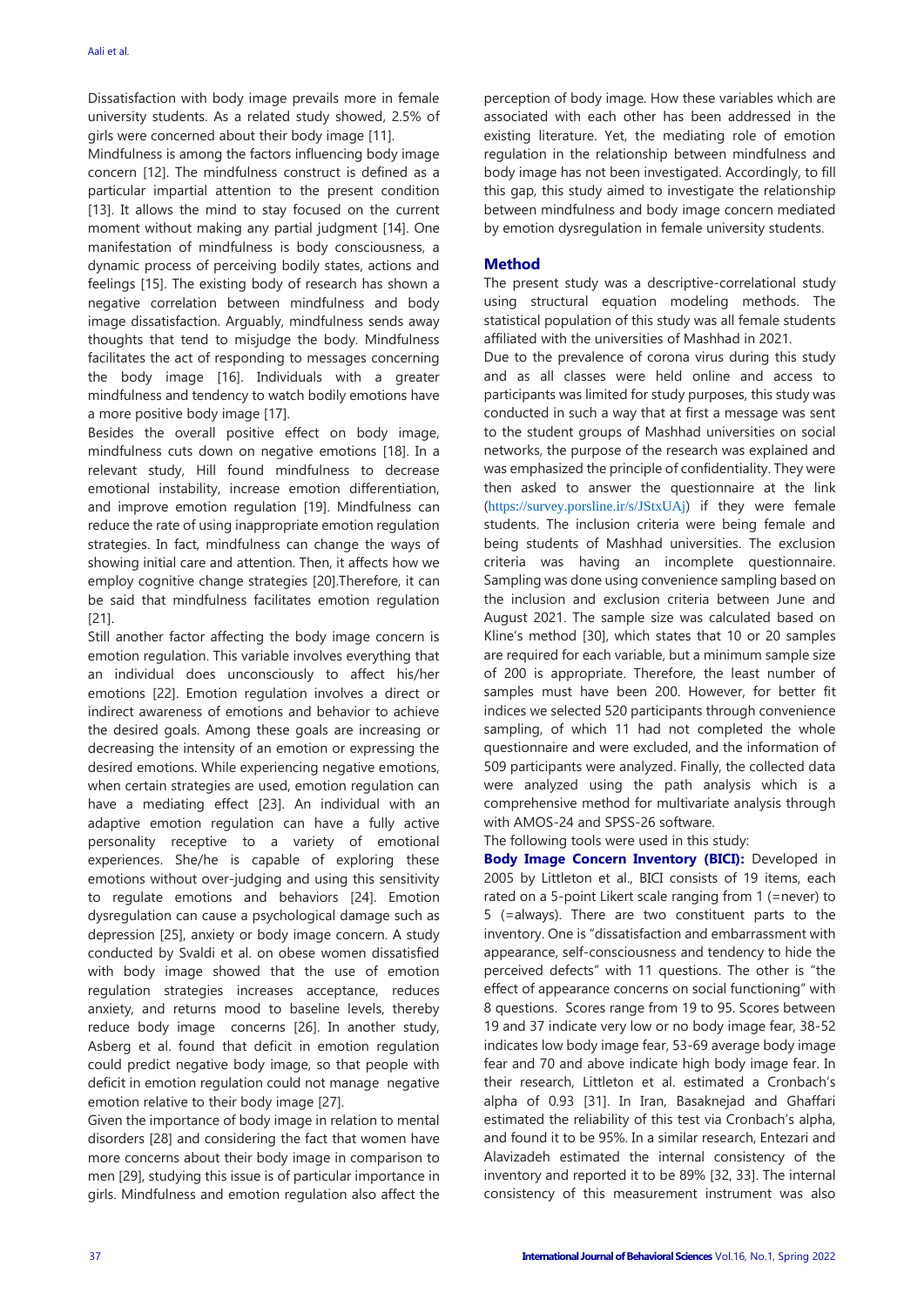tested in the present study via Cronbach's alpha, and was found to be 0.94.

**Difficulties in Emotion Regulation Scale (DERS):** This scale was developed by Gratz and Roemer (2004) to assess emotion dysregulation. DERS was used with 41 items rated on a 5-point Likert scale ranging from 1 to 5. There are six dimensions to this scale, including the nonacceptance of emotional responses, difficulty engaging in goal-directed behavior, impulse control difficulty, lack of emotional awareness, limited access to emotion regulation strategies, and lack of emotional clarity. Scores range from 33 to 180. Score of 33 to 72 indicates difficulty in regulating emotion to a low level. A score of 72 to 108 indicates difficulty in regulating emotion at a moderate level and a score above 108 indicates difficulty in regulating emotion at a high level. The internal consistency of the scale is estimated at 0.93 [34]. In Iran, Cronbach's alpha was found to be 0.92 for this scale [35]. In the present study, Cronbach's alpha coefficient of the scale was estimated at 0.88.

**Mindful Attention Awareness Scale (MAAS):** This scale which has been developed in 2003 by Brown and Ryan, was used to measure mindfulness. With a total number of 15 items, this measurement instrument is scored on a 6 point Likert scale (1 = almost always to  $6$  = almost never). Scores range from 25 to 47 and a higher score indicates a higher mindfulness. In their research, Brown and Ryan estimated a Cronbach's alpha of 0.82-0.87 [36] . In Iran, this scale has been also used in several studies, and the Cronbach's alpha was reported to be 0.78 [37]. In the present study, the Cronbach's alpha coefficient of the scale was found to be 0.91.

#### **Results**

For data analysis, both descriptive and inferential statistics were used. For the latter, Pearson's correlation coefficient was estimated to test the relationship between variables. The model fit was tested within the SEM analytical framework. To test the hypotheses, a p-value of <0.05 was set.

The SEM has certain assumptions including a large sample size. It is suggested that, in estimating the structural equation models through the maximum likelihood method, the minimum sample size be 200 items. Overall, in studies within the SEM framework, the findings obtained from samples smaller than 100 are not adequately valid [38]. In the present study, the sample size was more than 200. So, the large sample assumption was met. Another assumption within SEM framework is the normality of multivariate distribution. To this aim, Mardia's multivariate skewness test is often used in Amos. Bentler suggests that values over five (in Mardia's test) represent an abnormal distribution of data [39]. In the present study, Mardia's coefficient was estimated at 3.19, which shows that the multivariate normality assumption was met. The next assumption (in SEM) is the absence of multiple collinearity. As the findings showed, the strength of correlation between mindfulness and emotion dysregulation was -0.30 (< 0.70). Thus, there was no multiple collinearity between the variables affecting the fear of body image.

The majority of participants (n=408, 80.2%) were single and 19.8% of them (n=101) were married. As for educational level, a vast majority of the participants (n=426, 83.7%) were undergraduates, while 16.3% (n=83) were postgraduates. The respondents' age ranged between 18 and 47 years, with a mean and standard deviation of 24.03±4.75 that was analyzed via SPSS-26.

According to Table 1, the total mean score of emotion dysregulation is 97.76. Among the sub-scales, "limited access to strategies" has the highest mean score (i.e., 23.77). The lowest mean score (i.e., 14.41) belongs to the "lack of emotional clarity". Mindfulness and body image concern are marked by the mean scores of 64.04 and 39.53, respectively.

Pearson's correlation coefficient was used to test the associations among the variables (Table 2). The skewness and kurtosis of all the main variables lay within the range of -1 and +1. Thus, the normality of distribution was confirmed, and the use of the parametric Pearson's correlation test was justified.

As the correlation test results show, the dependent variable (i.e., body image concern) is associated with emotion dysregulation and mindfulness ( $p \le 0.05$ ). Emotion dysregulation and body image concern are positively correlated, whereas mindfulness and body image concern are negatively correlated with each other. The correlation coefficient of body image concern and emotion dysregulation is 0.34 (a positive value). Yet, that of body image concern and mindfulness is -0.45 (a negative value). The analysis shows a negative correlation (i.e., -0.30) between emotion dysregulation and mindfulness. The association is statistically significant (p <0.05). Moreover, all the six subscales of emotion dysregulation seem to be correlated with mindfulness and body image concern.

|  |  | <b>Table 1. Descriptive Statistics</b> |  |
|--|--|----------------------------------------|--|
|--|--|----------------------------------------|--|

| <b>Variable</b>                                    | M     | <b>SD</b> |
|----------------------------------------------------|-------|-----------|
| 1. Non-acceptance of emotional responses           | 18.37 | 5.48      |
| 2. Difficulty engaging in goal-directed behavior   | 14.83 | 3.18      |
| 3. Impulse control difficulty                      | 18.34 | 4.81      |
| 4. Lack of emotional awareness                     | 14.48 | 3.22      |
| 5. Limited access to emotion regulation strategies | 23.77 | 6.36      |
| 6. Lack of emotional clarity                       | 14.41 | 4.06      |
| 7. Emotion dysregulation                           | 97.76 | 23.01     |
| 8. Mindfulness                                     | 64.04 | 12.69     |
| 9. Body image concern                              | 39.53 | 13.46     |

Note: \* p< .05, \*\* p< .01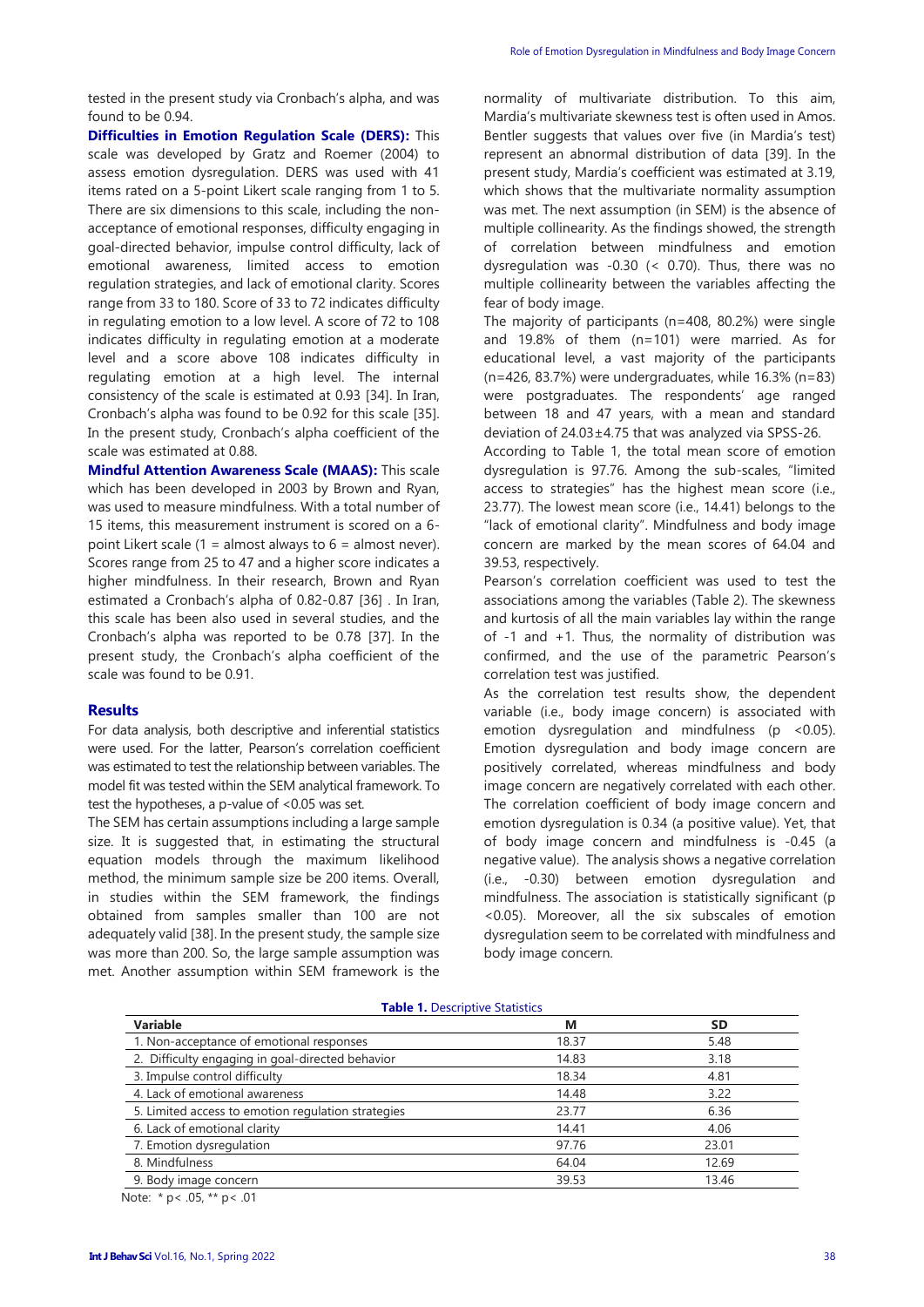The conceptual model was tested within the SEM analytical framework in AMOS. Figure 1 represents the empirical model along with the estimated standardized coefficients and the R-squared.

The standardized model is represented in Figure 1 with all paths being statistically significant. The strongest path shows the effect of mindfulness on body image concern, with a correlation coefficient of -0.41 (p<0.05). The model fit indices are summarized in Table 3. The two following tables summarize the correlation results.

The fit indices estimated above confirm the overall model fitness. All the values lie within the acceptable range, as summarized in Table 2. NFI and GFI are of an average value, and the other six indices meet the desired levels. The  $R^2$  of body image concern is 0.21, suggesting that emotion dysregulation and mindfulness explain 21% of the variance in body image concern. As there are only two independent variables in the model, the estimated  $R^2$ seems to be acceptable. The results of testing the direct relationships within the model are summarized in Table 4. The estimated values prove the statistical significance of the three main paths within the model. The effect of emotion dysregulation and mindfulness on body image concern is confirmed, so is the effect of mindfulness on emotion dysregulation (p<0.05). Table 4 shows the mediating role of emotion dysregulation via a bootstrapping method in AMOS.

As evident in Table 4, the mediating role of emotion dysregulation in the relationship between mindfulness and body image concern is confirmed  $(p<0.05)$ . The strength of the indirect effect is -0.030. As the results show, mindfulness has a direct effect on body image concern. Its effect on body image concern is mediated by emotion dysregulation.

#### **Table 2.** Pearson's Correlation Matrix

| Variable                                           |           | 2        |                            | 4                                                 |                 | 6 |                                                                 |  |
|----------------------------------------------------|-----------|----------|----------------------------|---------------------------------------------------|-----------------|---|-----------------------------------------------------------------|--|
| 1. Non-acceptance of emotional responses           |           |          |                            |                                                   |                 |   |                                                                 |  |
| 2. Difficulty engaging in goal-directed behavior   | $0.36**$  |          |                            |                                                   |                 |   |                                                                 |  |
| 3. Impulse control difficulty                      | $0.69**$  | $0.56**$ |                            |                                                   |                 |   |                                                                 |  |
| 4. Lack of emotional awareness                     | $0.10*$   | 0.09     | $0.13**$                   |                                                   |                 |   |                                                                 |  |
| 5. Limited access to emotion regulation strategies | $0.74**$  |          | $0.46**$ $0.79**$ $0.16**$ |                                                   |                 |   |                                                                 |  |
| 6. Lack of emotional clarity                       | $0.69**$  |          |                            | $0.26**$ $0.62**$ $0.24**$ $0.72**$               |                 |   |                                                                 |  |
| 7. emotion dysregulation                           | $0.39**$  |          | $0.19**0.32**$             | 0.04                                              | $0.34**$ 0.33** |   |                                                                 |  |
| 8.Mindfulness                                      | $-0.19**$ |          |                            | $-0.28** -0.19** -0.20** -0.18** -0.20** -0.30**$ |                 |   |                                                                 |  |
| 9. Body image concern                              | $0.24**$  |          |                            |                                                   |                 |   | $0.21**$ $0.19**$ $0.22**$ $0.16**$ $0.20**$ $0.34**$ $-0.45**$ |  |

| <b>Table 3. Model Fit Indices</b> |       |        |             |        |            |        |        |              |       |  |
|-----------------------------------|-------|--------|-------------|--------|------------|--------|--------|--------------|-------|--|
| <b>Fit index</b>                  |       | AGFI   | <b>PGFI</b> |        | <b>NFI</b> | CFI    | GFI    | <b>RMSEA</b> | X2/df |  |
| Acceptable range                  | >0.33 | > 0.70 | > 0.70      | > 0.90 | > 0.90     | > 0.90 | > 0.90 | &0.08        | 1-5   |  |
| Estimated value                   |       | 0.85   |             | 0.91   | 0.87       | 0.93   | 0.89   | 0.063        | 4.28  |  |

| Table 4. Results of Testing Direct Paths in the Structural Model |
|------------------------------------------------------------------|
|------------------------------------------------------------------|

| Variable                                                                      | в       | SΕ   |      |         |
|-------------------------------------------------------------------------------|---------|------|------|---------|
| Mindfulness on emotion dysregulation                                          | $-0.20$ | 0 18 | 4 14 | < 0.001 |
| Emotion dysregulation on body image concern                                   | 0.15    | 0.09 | 3.26 | 0.001   |
| Mindfulness on body image concern                                             | $-0.41$ | 0.43 | 7 64 | < 0.001 |
| Effect of mindfulness on body image concern mediated by emotion dysregulation | $-0.03$ | 0.07 | 3 24 | 0.002   |



**Figure 1.** Final tested model and the standardized estimates.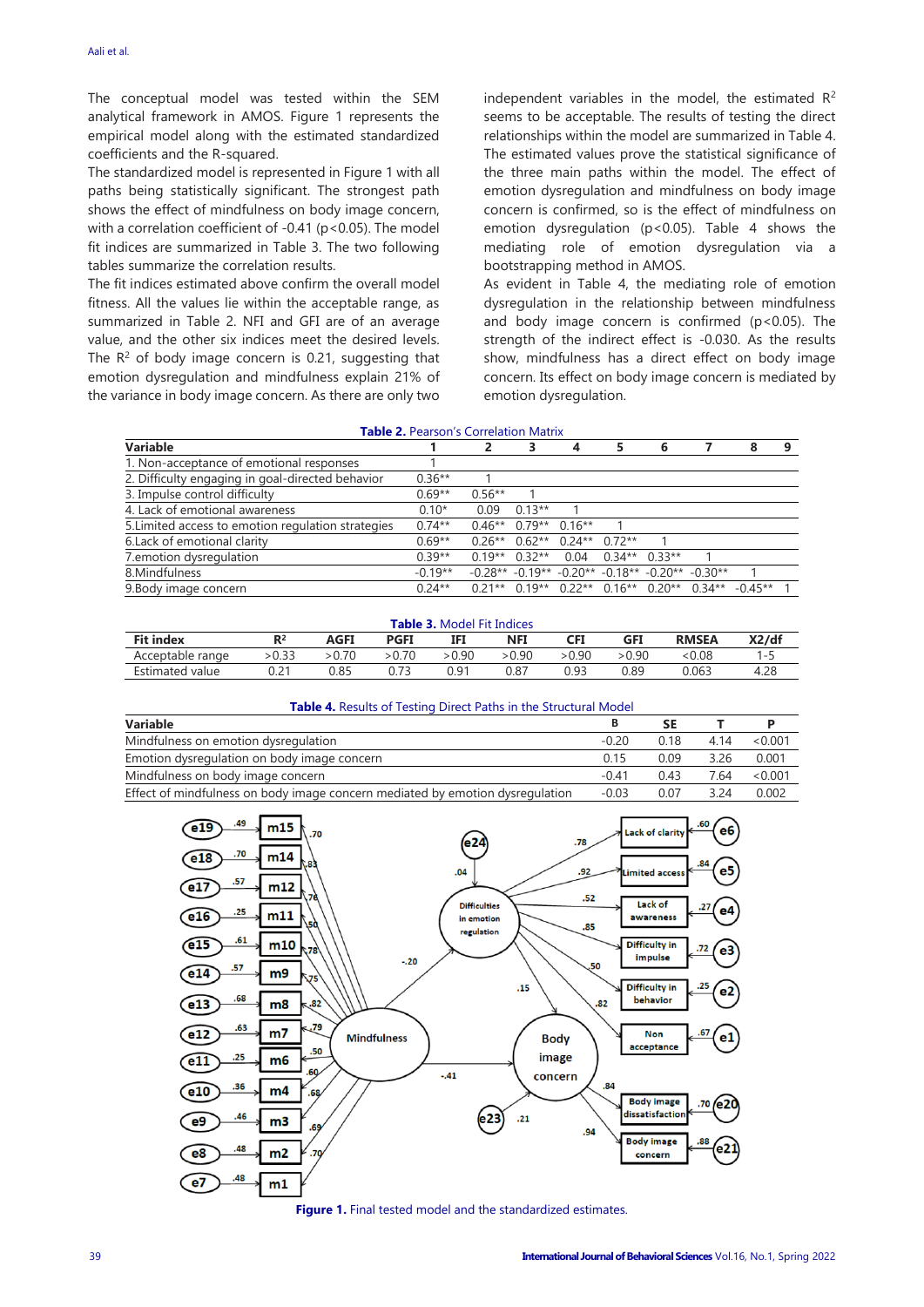# **Discussion**

The main purpose of this study was to investigate the mediating role of emotion dysregulation in the relationship between mindfulness and body image concern in female students. The results showed that the proposed model had a good fit. In general, all direct and indirect paths had significant relationships. According to the results of the conducted analysis, emotion dysregulation in the relationship between mindfulness and the body image concern has an indirect effect in female students. Based on the findings, there was a direct correlation between mindfulness and body image concern in female students. This finding is consistent with previous research [12, 40-42]. To explain this finding, mindfulness is the capability of avoiding misjudgments and, instead, accepting the reality. It helps people develop a new attitude to better manage their feelings, thoughts, and bodily sensations and get rid of negative moods. Mindfulness enables people to live in the here and now, and allows them to perceive their own thoughts and mental patterns. This act of observing thoughts relieves the mind and allows thoughts to be as they are. People who are mindful can make the best use of their emotions and thoughts, so they have a less judgmental and degrading view of their body image. They are better aware of negative thoughts and emotions directed at their body, which reduces the intensity of annoyance. Furthermore, this increasing awareness helps people internalize the flawless imaginary body image to a less degree.

A significant finding of the present study was that mindfulness can predict body image mediated by emotion regulation. According to the findings, mindfulness is positively and significantly correlated with emotion regulation, which is in line with the related literature [43-45]. It can be argued that mindful individuals have the ability to closely monitor their thoughts and can distinguish and describe their emotional experiences. This high emotional awareness helps them consider the positive emotional experiences along with the negative. They can have a realistic view of the experiences; thus, they are better capable of controlling their emotions. Moreover, increasing mindfulness is associated with less instability of emotions, which increases people's stability in understanding and experiencing emotions [44].

As the findings revealed, emotion regulation is correlated with body image and can predict it. This finding is consistent with previous studies [26, 27]. Arguably, people who use emotion regulation strategies, instead of rumination, observe and accept their thoughts and emotions. It allows them experience less intense distress and worry. In addition, the ability to use emotion regulation strategies enhances body image recognition. Acceptance and reappraisal, two emotion regulation strategies, have a positive effect on body image dissatisfaction [46]. These findings suggest that the ability to reduce negative emotions can effectively help reduce negative body perceptions and contribute to body image realism.

Although the proposed model fitness was confirmed, this study had several limitations to be considered in future research. First, the participants were selected only among female students of Mashhad universities. Therefore, caution should be made in generalizing the findings. The same research should be replicated with a larger statistical population. Second, in this study, due to the limitations in the COVID-19 pandemic, it was impossible to hold faceto-face interviews. Therefore, a self-reporting questionnaire was used for data collection. Due to the nature of the measurement instrument, the answers may have been influenced by social desirability. It is suggested that future research use standardized interviews. Third, in this study, we only measured the mediating role of emotion dysregulation, and did not measure other variables that could have an effect. These could include rumination and anxiety sensitivity, which need to be considered in future research. In the light of the present findings, it is suggested that future research explore the role of mindfulness training and emotion regulationbased interventions on improving negative body image.

# **Conclusion**

The results of this study demonstrate the role of emotion dysregulation in relationship between mindfulness and body image concern among female students and emphasizes the importance of applying mindfulness and emotion regulation training to reduce negative body image.

# **Conflict of Interest**

The authors declare no conflicts of interest.

#### **Ethical Approval**

The present study has fully adhered to the standard ethical rules in research. Accordingly, an informed letter of consent was signed by all participants. They were ensured of the confidentiality of the information they provided.

# **Acknowledgement**

The authors would like to express their gratitude to all the students who patiently participated in the research.

#### **References**

- 1. Turk F, Waller G. Is self-compassion relevant to the pathology and treatment of eating and body image concerns? A systematic review and meta-analysis. Clinical Psychology Review. 2020;79:101856.<https://doi.org/10.1016/j.cpr.2020.101856>
- 2. Ahmadi M, Bagheri M. Mediating role of cognitive distortions in the relationship of adolescents' body image with social anxiety. International Journal of Behavioral Sciences. 2014;7(4):321-9.
- 3. Irvine KR, McCarty K, McKenzie KJ, Pollet TV, Cornelissen KK, Toveé MJ, et al. Distorted body image influences body schema in individuals with negative bodily attitudes.<br>Neuropsychologia. 2019;122:38-50. Neuropsychologia. <https://doi.org/10.1016/j.neuropsychologia.2018.11.015>
- 4. Marengo D, Longobardi C, Fabris M, Settanni M. Highly-visual social media and internalizing symptoms in adolescence: The mediating role of body image concerns. Computers in Human Behavior. 2018;82:63-9. <https://doi.org/10.1016/j.chb.2018.01.003>
- 5. Walker DC, White EK, Srinivasan VJ. A meta‐ analysis of the relationships between body checking, body image avoidance,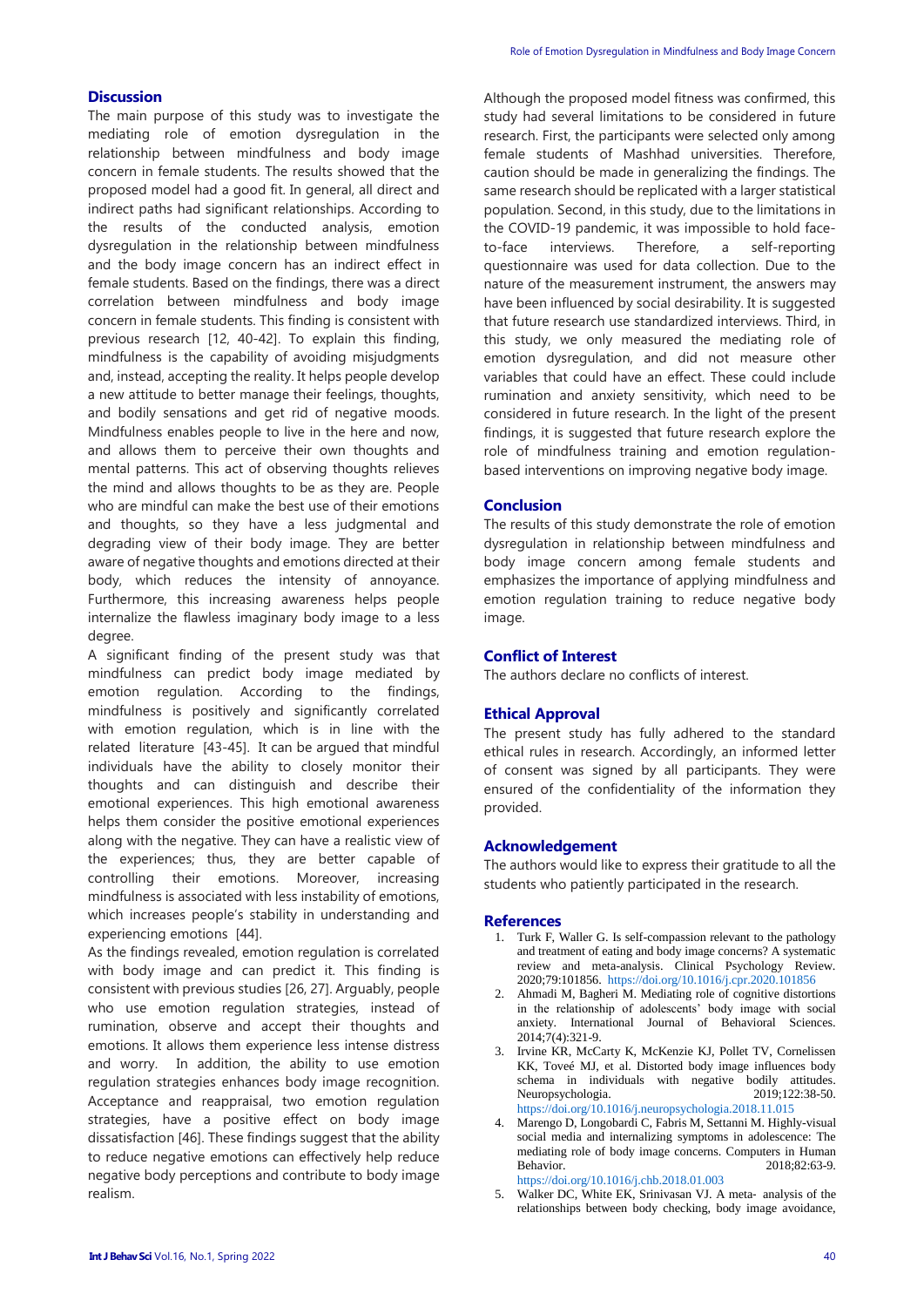body image dissatisfaction, mood, and disordered eating. International Journal of Eating Disorders. 2018;51(8):745-70. <https://doi.org/10.1002/eat.22867>

- 6. Coco GL, Salerno L, Bruno V, Caltabiano ML, Ricciardelli LA. Binge eating partially mediates the relationship between body image dissatisfaction and psychological distress in obese treatment seeking individuals. Eating behaviors. 2014;15(1):45- [8.https://doi.org/10.1016/j.eatbeh.2013.10.006](https://doi.org/10.1016/j.eatbeh.2013.10.006)
- 7. Winter VR, O'Neill EA, Cook M, Rose KL, Hood A. Sexual function in hook-up culture: The role of body image. Body image. 2020;34:135-44.Doi: <https://doi.org/10.1016/j.bodyim.2020.05.010>
- 8. Esser P, Mehnert A, Johansen C, Hornemann B, Dietz A, Ernst J. Body image mediates the effect of cancer‐ related stigmatization on depression: A new target for intervention. Psycho- oncology. 2018;27(1):193-8. <https://doi.org/10.1002/pon.4494>
- 9. Davis LL, Fowler SA, Best LA, Both LE. The role of body image in the prediction of life satisfaction and flourishing in men and women. Journal of Happiness Studies. 2020;21(2):505-24. <https://doi.org/10.1007/s10902-019-00093-y>
- 10. Rodgers RF, Slater A, Gordon CS, McLean SA, Jarman HK, Paxton SJ. A biopsychosocial model of social media use and body image concerns, disordered eating, and muscle-building behaviors among adolescent girls and boys. Journal of youth and adolescence. 2020;49(2):399-409. <https://doi.org/10.1007/s10964-019-01190-0>
- 11. Heidari G, & Alipour khodadadi , S. Comparison of social anxiety and worry about body image of male and female students. New discoveries in psycologie. 2011;22: 83-95.
- 12. Golmohammadian M, Morovati F, Rashidi A. To predict the concern of body image based on mindfulness, experiential avoidance and metacognition beliefs in high school students. Iran<br>J Health Educ Health Promot. 2018;6(2):168-78. Health Promot.  $2018;6(2):168-78$ . <http://dx.doi.org/10.30699/acadpub.ijhehp.6a.1.168>
- 13. Babakhani V. Effectiveness of training the McMaster model on mindfulness and marital conflicts of couples. International Journal of Behavioral Sciences. 2016;10(1):18-23.
- 14. Brown KW, Ryan RM, Creswell JD. Mindfulness: Theoretical foundations and evidence for its salutary effects. Psychological inquiry. 2007;18(4):211-37. <https://doi.org/10.1080/10478400701598298>
- 15. Cox AE, McMahon AK. Exploring changes in mindfulness and body appreciation during yoga participation. Body image. 2019;29:118-2[1.https://doi.org/10.1016/j.bodyim.2019.03.003](https://doi.org/10.1016/j.bodyim.2019.03.003)
- 16. Lavell CH, Webb HJ, Zimmer-Gembeck MJ, Farrell LJ. A prospective study of adolescents' body dysmorphic symptoms: Peer victimization and the direct and protective roles of emotion regulation and mindfulness. Body image. 2018;24:17-25. <https://doi.org/10.1016/j.bodyim.2017.11.006>
- 17. Cox AE, Ullrich-French S, Howe HS, Cole AN. A pilot yoga physical education curriculum to promote positive body image.<br>Body Image. 2017;23:1-8. Body Image. 2017;23:1-8. <https://doi.org/10.1016/j.bodyim.2017.07.007>
- 18. Khoshkerdar P, Raeisi Z. The effect of mindfulness‐ based stress reduction on body image concerns of adolescent girls with dysfunctional eating attitudes. Australian Journal of Psychology. 2020;72(1):11-9. <https://doi.org/10.1111/ajpy.12265>
- 19. Hill CL, Updegraff JA. Mindfulness and its relationship to emotional regulation. Emotion. 2012;12(1):81. <https://psycnet.apa.org/doi/10.1037/a0026355>
- 20. Slutsky J, Rahl H, Lindsay EK, Creswell JD. Mindfulness, emotion regulation, and social threat. Mindfulness in social psychology: Routledge; 2017. p. 79-93.
- 21. Wheeler MS, Arnkoff DB, Glass CR. The neuroscience of mindfulness: How mindfulness alters the brain and facilitates emotion regulation. Mindfulness. 2017;8(6):1471-87. <https://doi.org/10.1007/s12671-017-0742-x>
- 22. Rolston A, Lloyd-Richardson E. What is emotion regulation and how do we do it. Cornell Research Program on Self-Injury and Recovery. 2017:1-5.
- 23. Gross JJ, Jazaieri H. Emotion, emotion regulation, and psychopathology: An affective science perspective. Clinical psychological science.  $2014;2(4):387-401$ . <https://doi.org/10.1177%2F2167702614536164>
- 24. Braunstein LM, Gross JJ, Ochsner KN. Explicit and implicit emotion regulation: a multi-level framework. Social cognitive<br>and affective neuroscience. 2017:12(10):1545-57. and affective neuroscience. 2017;12(10):1545-57. <https://doi.org/10.1093/scan/nsx096>
- 25. Vanderlind WM, Millgram Y, Baskin-Sommers AR, Clark MS, Joormann J. Understanding positive emotion deficits in depression: From emotion preferences to emotion regulation.<br>Clinical psychology review. 2020;76:101826. Clinical psychology review. 2020;76:101826. <https://doi.org/10.1016/j.cpr.2020.101826>
- 26. Svaldi J, Naumann E, Trentowska M, Lackner HK, Tuschen-Caffier B. Emotion regulation and its influence on body-related distress in overweight women. Journal of Experimental Psychopathology. 2013;4(5):529-45. <https://doi.org/10.5127%2Fjep.028712>
- 27. Asberg KK, Wagaman A. Emotion regulation abilities and perceived stress as predictors of negative body image and problematic eating behaviors in emerging adults. American Journal of Psychological Research. 2010;6(1):193-2017.
- 28. Zoghipaidar MR, Karami A, Nabizadeh S. Compare body image disorder, body dysmorphic disorder and fashion trends in cosmetic surgery applicants and non-applicants. Journal of Health Psychology. 2018;7(26):7-24.
- 29. Phares V, Steinberg AR, Thompson JK. Gender differences in peer and parental influences: Body image disturbance, selfworth, and psychological functioning in preadolescent children. Journal of Youth and Adolescence. 2004;33(5):421-9. <https://doi.org/10.1023/B:JOYO.0000037634.18749.20>
- 30. Kline RB. Principles and practice of structural equation modeling: Guilford publications; 2015.
- 31. Littleton HL, Axsom D, Pury CL. Development of the body image concern inventory. Behaviour Research and therapy. 2005;43(2):229-41. <https://doi.org/10.1016/j.brat.2003.12.006>
- 32. Basaknejad S, Ghaffari M. The relationship between fear of physical deformity and psychological disorders of university students. Journal of Behavioral Sciences. 2006;2:179-87.
- 33. Entezari s, Alavizadeh M. The relationship between fear of body deformity and suicidal ideation among men and women referring to skin, hair and weight clinics in Tehran. Jundishapur Medical Scientific Journal. 2011.
- 34. Gratz KL, Roemer L. Multidimensional assessment of emotion regulation and dysregulation: Development, factor structure, and initial validation of the difficulties in emotion regulation scale. Journal of psychopathology and behavioral assessment. 2004;26(1):41-

5[4.https://doi.org/10.1023/B:JOBA.0000007455.08539.94](https://doi.org/10.1023/B:JOBA.0000007455.08539.94)

- 35. Azizi A, Mirzaei A, Shams J. Investigating the relationship between disturbance tolerance and emotional regulation with students' dependence on smoking. Hakim Research Quarterly.  $2010:13:11-8$
- 36. Brown KW, Ryan RM. The benefits of being present: mindfulness and its role in psychological well-being. Journal of personality and social psychology. 2003;84(4):822.
- 37. Ghasemipour Y. Ghorbani N. Mindfulness and Basic Psychological Needs among Patients with Coronary Heart Disease. Iranian Journal of Psychiatry and Clinical Psychology. 2010;16:154-62.
- 38. Kalantari K. Structural Equation Modeling in Socio-Economic Research. Tehran Farhang saba. 2009.
- 39. Byrne BM. Structural equation modeling with AMOS: Basic concepts, applications, and programming. Routledge. 2010.
- 40. Stewart TM. Light on body image treatment: Acceptance through mindfulness. Behavior Modification. 2004;28(6):783- 811.Doi[: https://doi.org/10.1177%2F0145445503259862](https://doi.org/10.1177%2F0145445503259862)
- 41. Dijkstra P, Barelds DP. Examining a model of dispositional mindfulness, body comparison, and body satisfaction. Body Image. 2011;8(4):419-22. <https://doi.org/10.1016/j.bodyim.2011.05.007>
- 42. Pidgeon AM, Appleby L. Investigating the role of dispositional mindfulness as a protective factor for body image dissatisfaction among women. Current Research in Psychology. 2014;5(2):96.
- 43. Roemer L, Williston SK, Rollins LG. Mindfulness and emotion regulation. Current Opinion in Psychology. 2015;3:52-7.
- 44. Huang F-Y, Hsu A-L, Hsu L-M, Tsai J-S, Huang C-M, Chao Y-P, et al. Mindfulness improves emotion regulation and executive control on bereaved individuals: An fMRI study. Frontiers in human neuroscience. 2019;12:541. <https://doi.org/10.3389/fnhum.2018.00541>
- 45. Iani L, Lauriola M, Chiesa A, Cafaro V. Associations between mindfulness and emotion regulation: The key role of describing and nonreactivity. Mindfulness. 2019;10(2):366-75.Doi: <https://doi.org/10.1007/s12671-018-0981-5>
- 46. Prefit AB, Cândea D-M, Szentagotai-Tătar A. Effects of acceptance and reappraisal on body dissatisfaction: an